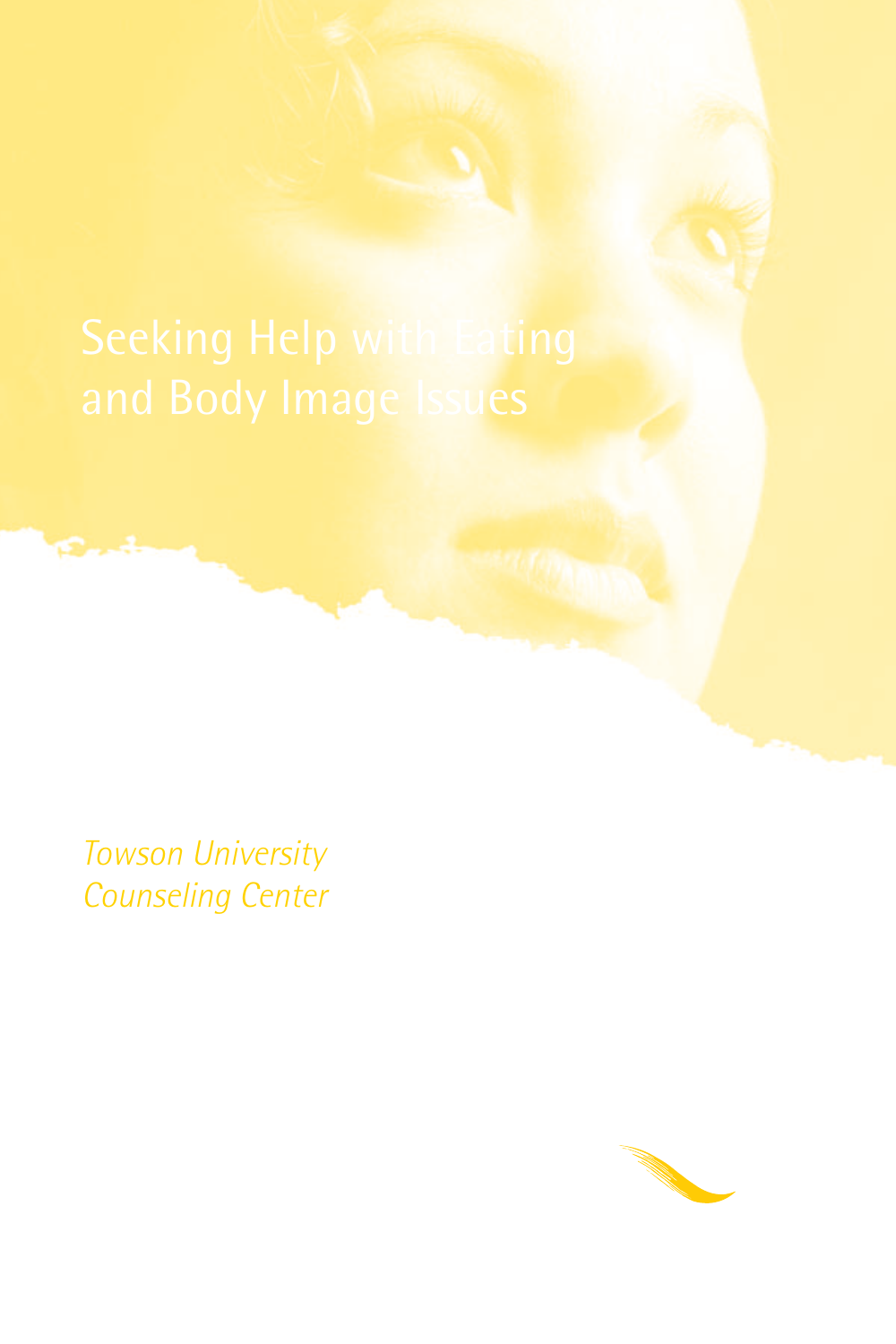# Eating Disorders

Eating disorders encompass a wide range of behaviors, symptoms and experiences. The behaviors usually include unhealthy strategies to promote weight loss including dieting, counting calories, purging, excessive exercise and the abuse of diet pills or laxatives. Students experiencing eating disorders are more likely to judge their worth as a person by their appearance and weight. Individuals struggling with eating disorders usually experience depressive and/or anxiety symptoms including sadness, low energy, worry and withdraw from life activities and relationships. These issues impact a wide variety of students including women of color, men, international students, athletes and students from the LGBTQ community.

#### **Anorexia**

Individuals struggling with anorexia often dislike or feel uncomfortable with their bodies and decrease their food or caloric intake significantly in an effort to control their weight. Someone dealing with anorexia will restrict her or his eating to a level below what is considered healthy and will feel very fearful of gaining weight.

There are many potential health consequences of anorexia, including death. Anorexia is considered to be one of the leading causes of death in young women age 15 to 24. Other possible health consequences include:

- Heart problems including low blood pressure and heart failure
- Muscle loss and weakness
- Severe dehydration which could result in kidney failure
- Loss or decrease in menstrual periods potentially leading to long-term reproductive consequences
- Reduction of bone density leading to osteoporosis

#### **Bulimia**

Bulimia is characterized by the use of behaviors such as vomiting, taking diet pills or engaging in excessive exercise. A student with bulimia may engage in binge eating that is followed by feelings of guilt and an intense desire to rid her or his body of the food. Bulimia may also result in death. Other possible health consequences include:

- Heart problems including irregular heart beats and heart failure
- **Pancreatitis**
- Stomach problems including ulcers and gastric rupture
- Damage to throat and teeth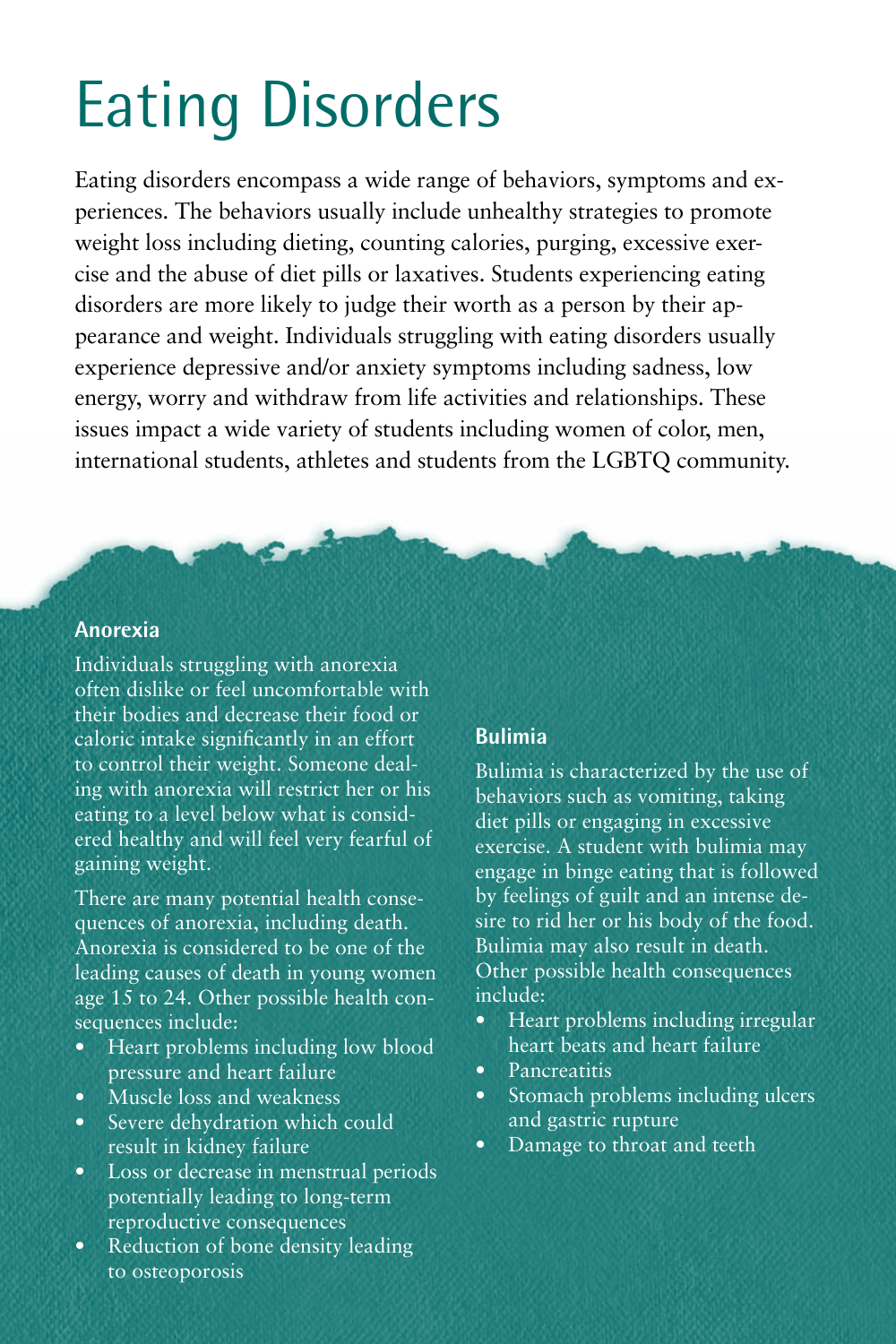## Eating Disorder Myths

#### **Myth: This is just a phase.**

Eating disorders are serious, life threatening issues that have psychological and physical consequences. Individuals often require psychological treatment in order to recover fully and may need some form of medical intervention as well.

#### **Myth: I am the only one who struggles in this way.**

It is estimated that around 20% of college students struggle with eating disorders. Many more students experience significant issues with food and body but would not qualify for the diagnosis of an eating disorder. For most, eating disorders impact many life areas including friendships and romantic relationships, academic functioning, stress levels and self esteem.

#### **Myth: It's not an eating disorder because I still eat … I don't throw up every day.**

When many people think of eating disorders, they often imagine more extreme forms of the disorders. Examples include a student who eats only vegetables all day or a student who vomits after every meal. A diagnosis of an eating disorder is made when one's struggle with food or body negatively impacts quality of life and/or when someone engages in behaviors meant to promote weight loss that put their life at risk. More often, people struggle in less extreme ways such as restricting their food intake throughout the day by eating a meal a day, or someone who vomits a couple times a week.

#### **Binge Eating Disorder**

Individuals struggling with binge eating disorder feel out of control with their eating and engage in consuming large quantities of food, beyond typical portion sizes. Potential health consequences of this disorder include:

- Weight gain that may lead to obesity
- Heart and blood pressure issues
- High cholesterol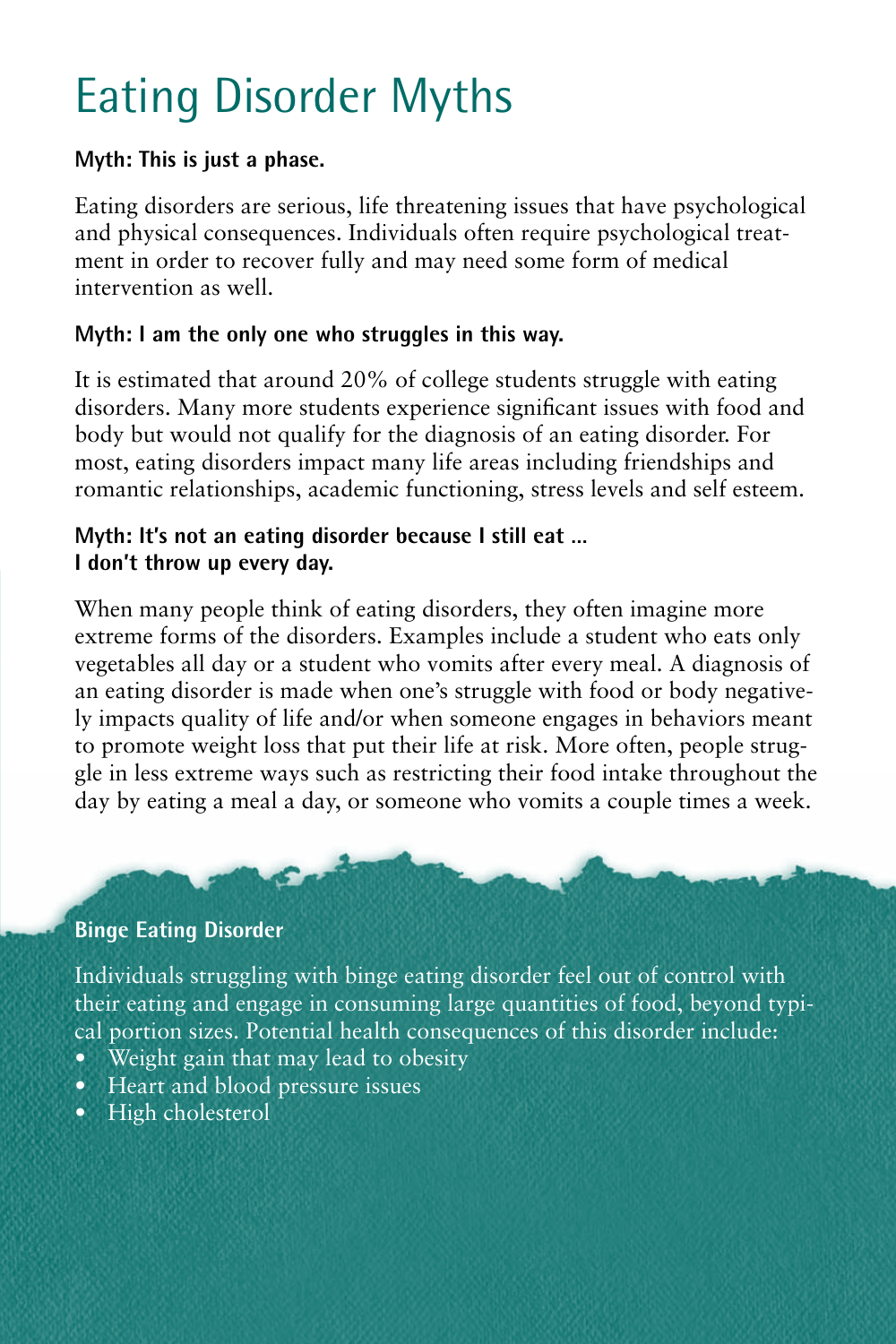#### **Counseling**

The Counseling Center at Towson University is available to assist students struggling with eating disorder symptoms and body image issues. The Center offers assessments, individual counseling, group counseling and referral services. Programs and workshops are offered throughout the academic year.

Treatment can be very helpful in the recovery from an eating disorder. Sessions may assist you with finding strategies to stop the eating disorder behaviors and to develop other techniques to deal with stress and your emotions. Counseling may also involve exploring whether particular events or experiences led to the development of the eating disorder, assisting you in better understanding yourself.

Some students who experience eating disorders may be better helped by a therapist or an agency outside of Towson University that can provide a different level of treatment such as nutritional services, psychiatry or more comprehensive treatment. If you are referred off campus, this decision should not be viewed as a rejection or taken as evidence that you can't be helped. Rather, the therapist wants to ensure that you receive the best treatment possible to help you achieve recovery and this may involve services that the Counseling Center does not offer.

**Counseling Center, Glen Esk Monday–Friday, 8:00 a.m.–5 p.m. Phone: 410**-**704**-**2512 www.towson.edu/counseling**

#### **Myth: I can just work through this on my own.**

Research suggests that most individuals who experience eating disorder symptoms require some level of intervention to fully recover. The most common form of treatment is counseling. Evidence also suggests that treatment is most effective when it is sought out early and at the appropriate level of intensity. Additionally, a student may be helped by counseling even if she or he has ceased engaging in eating disorder behaviors.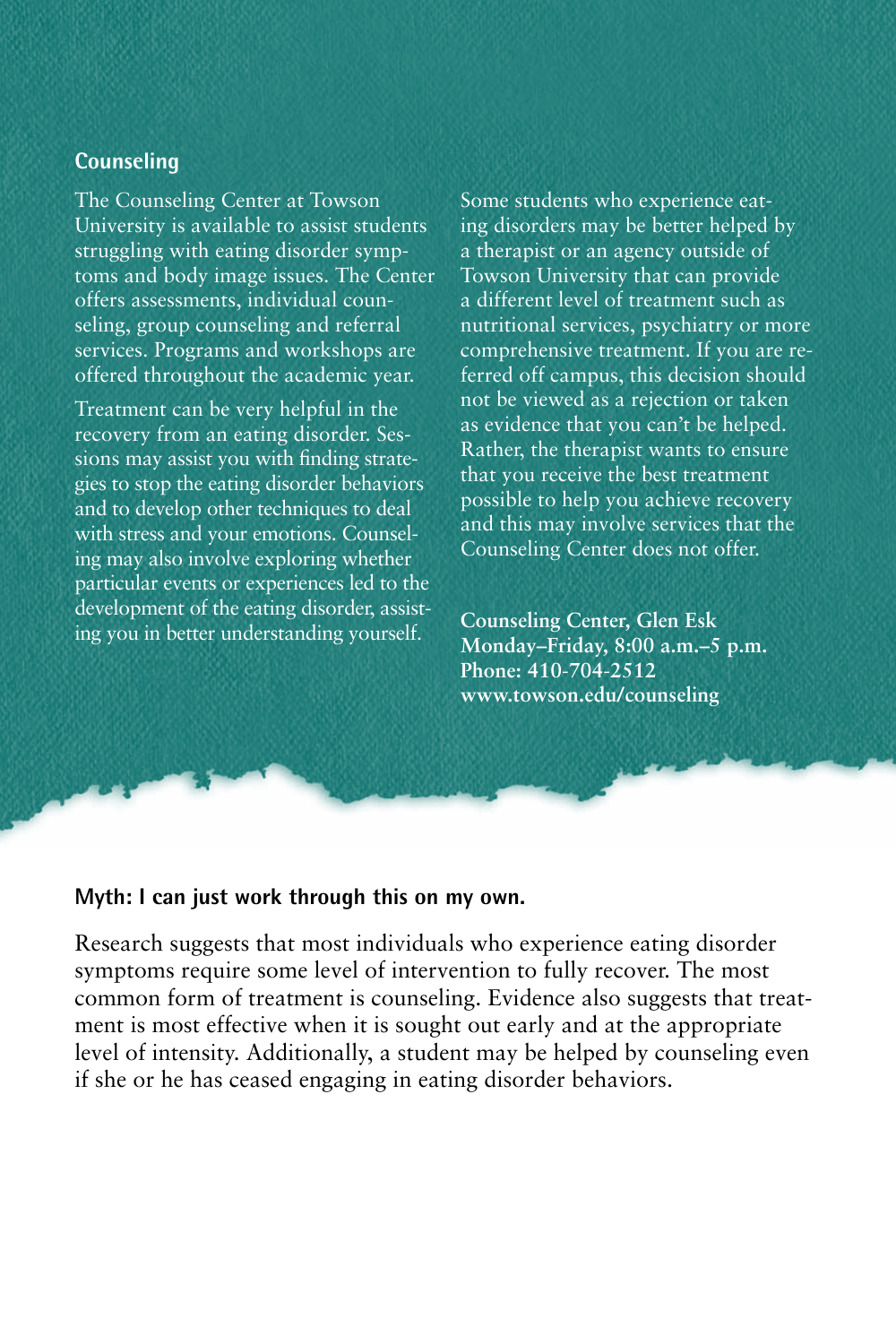#### **Myth: I can't be in medical danger … I'm not thin or underweight.**

An individual does not need to be underweight to be malnourished or to experience significant health problems. For example, individuals struggling with bulimia are often of average weight but are at risk of cardiac arrest due to electrolyte imbalances. You may feel fine but this does not mean that your body isn't struggling.

#### **Physical health care**

Obtaining a physical examination is extremely important when you have been engaging in eating disorder behaviors whether the behaviors started two weeks or two years ago. It may be scary to speak with a doctor because it may be difficult to talk openly. You may also be fearful that your body has been negatively impacted and you may want to avoid a physical which may confirm your fears. Obtaining medical treatment can actually lead to a reversal of some of the physical effects but delaying help can put your health at greater risk.

The Dowell Health Center offers Eating Disorder Physicals. At your appointment, you can expect that the medical professional will want to assess the impact the eating disorder has had on your body and may order laboratory tests such as a urinalysis, complete blood count and a metabolic profile. It is important to be honest with the clinician even if the information is difficult

to share. Be sure to bring your insurance card to the appointment.

Some signs that your health may be in acute danger include:

- Persistent fatigue
- Fainting
- Chest pains
- Blood seen in your vomit
- • Loss of menstrual periods
- Changes in bowel movements

If you are experiencing any of these symptoms you should be seen by a physician immediately. Another option would be to visit a local emergency room.

**Dowell Health Center Monday–Friday, 8a.m.–5p.m. Phone: 410-704-2466 http://www.towson.edu/dowellhealthcenter/**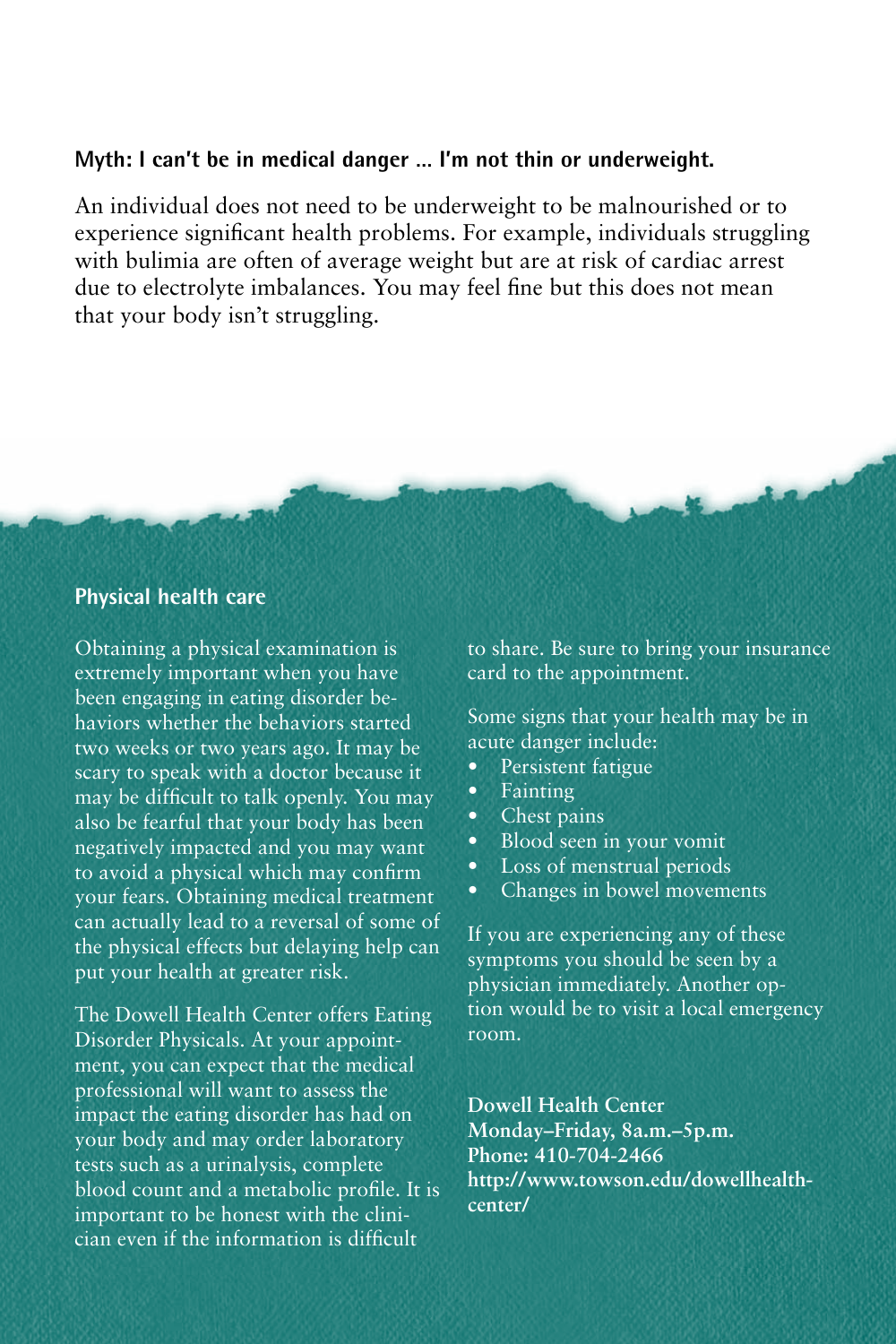### **While you are waiting: Ways to help yourself**

Make small changes and implement these changes every day. If you are not successful each and every day, it's OK, just start fresh the next day. Examples of small changes include:

- Attempt to stop restricting your food intake during the day. If you go most of the day without taking in any nutritional foods, you are more likely to binge-eat at night. Try eating throughout the day to avoid binges.
- Decrease the intensity or time amount of your exercise routine. For example, cut down the amount of time you use a treadmill or at least decrease the speed. If you are malnourished, any level of exercise may be dangerous and thus you may want to stop exercising completely until you are healthier.
- Stop your use of diet pills, laxatives and/or diuretics. These medications do not produce long-term weight loss but may cause significant health issues.
- Increase your food intake. You could try adding protein or nutritional shakes or meal bars to your daily diet.
- Another option is to increase the nutritional value of your food intake. Increase the amount of fruits, proteins and vegetables you take in throughout the day.

Seek out support from trusted others. Family and friends may not understand what it's like to have an eating disorder, but maybe they could be there for you in some other way such as just listening or accompanying you to appointments.

Find assistance through reading self-help books and exploring constructive Web sites. This brochure contains a list of helpful books and Internet sites.

### *There is hope…*

Right now you may be feeling scared about getting help and overwhelmed by all of the information you've received. Don't give up. It is possible to overcome an eating disorder and actually feel positive about yourself and your body.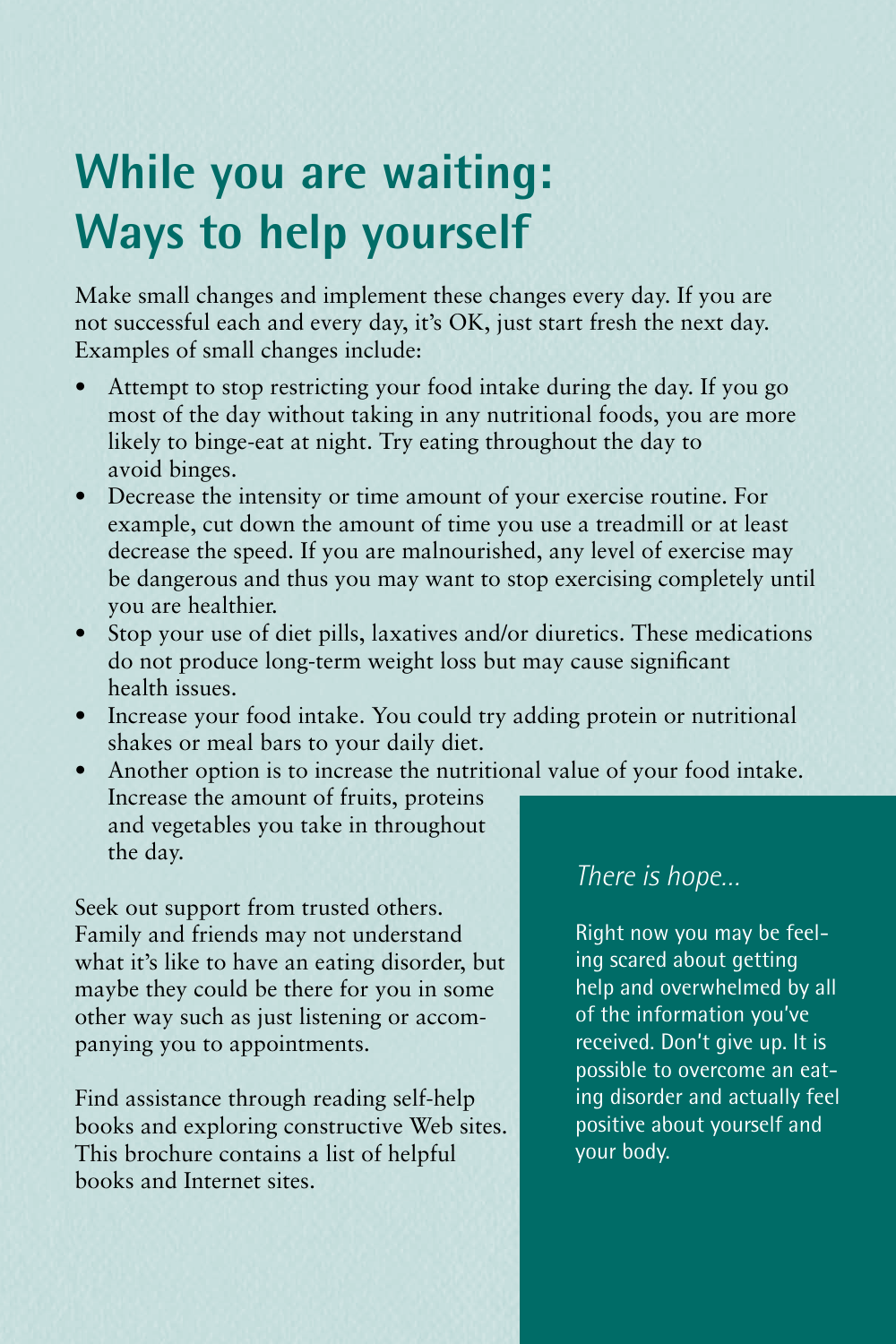#### **Myth: I will always feel this way.**

If you follow your counselor's recommendations, you should be on your way to working through your eating disorder issues. The process may be hard and take more time than you desire, but getting counseling and a physical are steps in the right direction.

#### **Recommended Readings**

*Making weight: Men's conflicts with food, weight and appearance* by A. Anderson, L. Cohn, & T. Holbrook

*Body image workbook: An 8-step program for learning to like your looks* by T. Cash

*When women stop hating their bodies* by J.R. Hirschmann & C.H. Munter

*Transforming body image: Love the body you have* by M.G. Hutchinson

*Eating in the light of the moon* by A. Johnston

*Making peace with food: Freeing yourself from the diet/weight obsession* by S. Kano

*The woman in the mirror: How to stop confusing what you look like with who you are by C. Bulik* 

*Gaining by A. Liu*

*Hungry for more: A keeping it real guide for Black women…*by R. McGee

*On eating: Change your eating, change your life* by S. Orbach

*Life without ED: How one woman declared independence from her eating disorder…* by J. Schaefer

#### **Recommended Web Sites**

www.healthyweight.net www.ourbodiesourselves.org www.towson.edu/eatingdisorder www.something-fishy.org www.mirror-mirror.org/eatdis.htm www.bodypositive.com www.intuitiveeating.org www.eatingdisordersanonymous.org www.nationaleatingdisorders.org www.webiteback.com

#### **Additional Resources**

#### Sheppard Pratt Center for Eating Disorders

This well known treatment facility is located close to Towson University and offers a wide variety of services to individuals struggling with eating disorders. www.eatingdisorder.org; 410-938-5252

Johns Hopkins Eating Disorders Program

This local eating disorders program offers several different levels of treatment. 410-955-3863

National Eating Disorders Awareness Helpline 1-800-931-2237